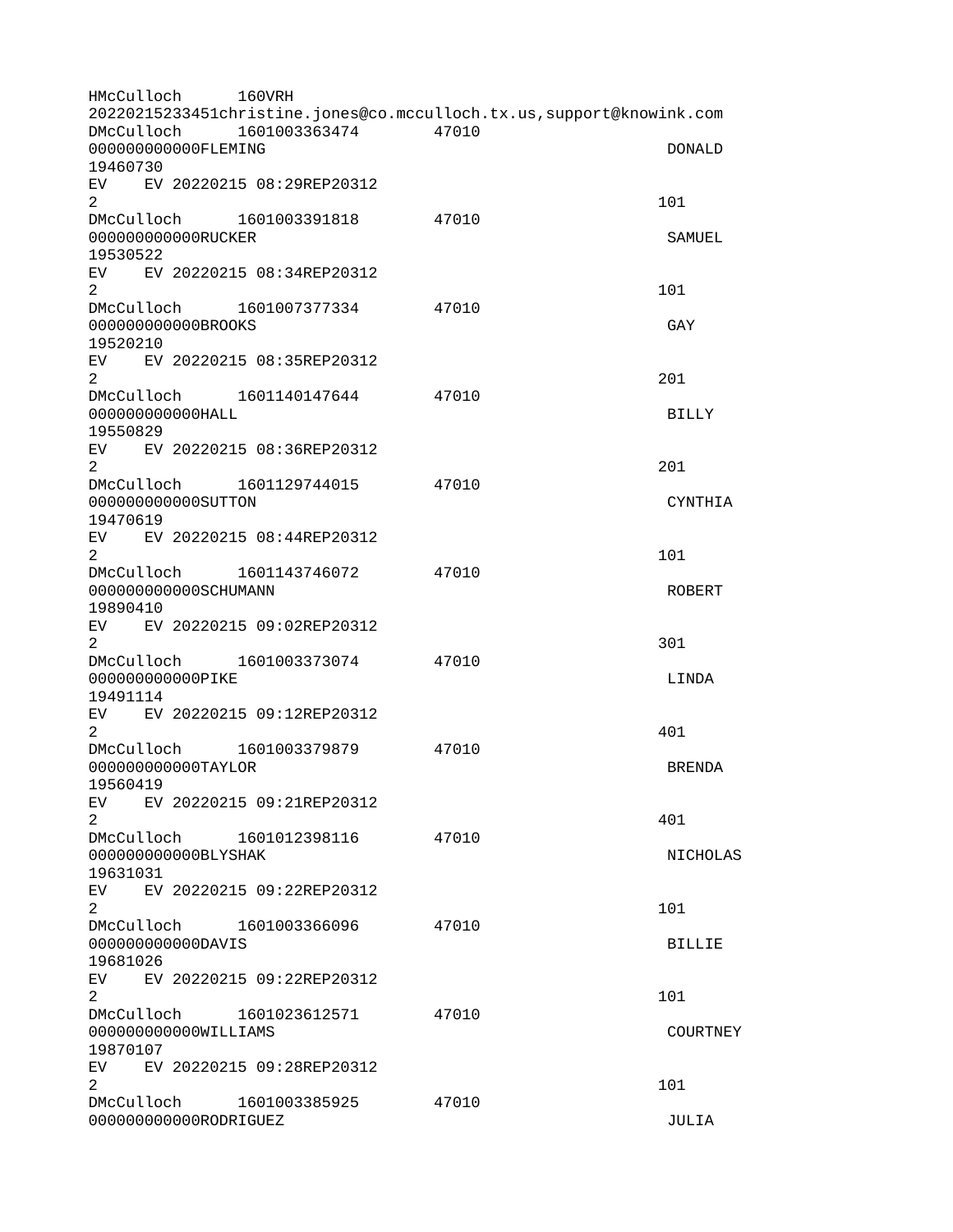| 19530303           |                                  |       |                |
|--------------------|----------------------------------|-------|----------------|
|                    | EV EV 20220215 09:29REP20312     |       |                |
| $\overline{2}$     |                                  |       | 101            |
|                    | DMcCulloch 1602137667704         | 47010 |                |
|                    | 000000000000SCHWERTNER           |       | <b>HANNA</b>   |
| 19990414           | EV EV 20220215 09:29REP20312     |       |                |
| $\overline{2}$     |                                  |       | 101            |
|                    | DMcCulloch 1601012755586         | 47010 |                |
|                    | 000000000000STAFF0RD             |       | <b>JOHN</b>    |
| 19581223           |                                  |       |                |
|                    | EV EV 20220215 09:38REP20312     |       |                |
| $\overline{2}$     |                                  |       | 202            |
|                    | DMcCulloch 1601003367516         | 47010 |                |
| 000000000000HARRIS |                                  |       | KAREN          |
| 19621026           |                                  |       |                |
|                    | EV EV 20220215 09:41REP20312     |       |                |
| 2                  |                                  |       | 101            |
|                    | DMcCulloch 1601003364258         | 47010 |                |
| 00000000000MORAN   |                                  |       | DANIEL         |
| 19570830           |                                  |       |                |
|                    | EV EV 20220215 09:42REP20312     |       |                |
| $\overline{2}$     |                                  |       | 101            |
|                    | DMcCulloch 1601003396057         | 47010 |                |
| 000000000000L0HN   |                                  |       | WILLIAM        |
| 19630115           |                                  |       |                |
|                    | EV EV 20220215 09:45REP20312     |       |                |
| $\overline{2}$     |                                  |       | 402            |
| 000000000000HOLMAN |                                  | 47010 | CAROL          |
| 19610308           |                                  |       |                |
|                    | EV EV 20220215 10:14REP20312     |       |                |
| $\overline{2}$     |                                  |       | 403            |
|                    | DMcCulloch  1601118002762  47010 |       |                |
| 000000000000HOLMAN |                                  |       | CARL           |
| 19560606           |                                  |       |                |
| EV                 | EV 20220215 10:15REP20312        |       |                |
| 2                  |                                  |       | 403            |
|                    | DMcCulloch 1601003374764         | 47010 |                |
| 00000000000DAY     |                                  |       | <b>KENT</b>    |
| 19761115           |                                  |       |                |
| EV                 | EV 20220215 10:16REP20312        |       |                |
| $2^{\circ}$        |                                  |       | 302            |
|                    | DMcCulloch 1601003394000         | 47010 |                |
|                    | 000000000000HENDERSON            |       | <b>SHIRLEY</b> |
| 19470225           |                                  |       |                |
|                    | EV EV 20220215 10:18REP20312     |       |                |
| $\overline{2}$     |                                  |       | 101            |
|                    | DMcCulloch 1601070216889         | 47010 |                |
| 000000000000LAND   |                                  |       | CLIFFORD       |
| 19450102           | EV EV 20220215 10:27REP20312     |       |                |
| $\overline{2}$     |                                  |       | 301            |
|                    | DMcCulloch 1601006734785         | 47010 |                |
| 000000000000HARRIS |                                  |       | <b>SUSAN</b>   |
| 19481118           |                                  |       |                |
|                    | EV EV 20220215 10:32REP20312     |       |                |
| $\overline{2}$     |                                  |       | 402            |
| DMcCulloch         | 1601006734792                    | 47010 |                |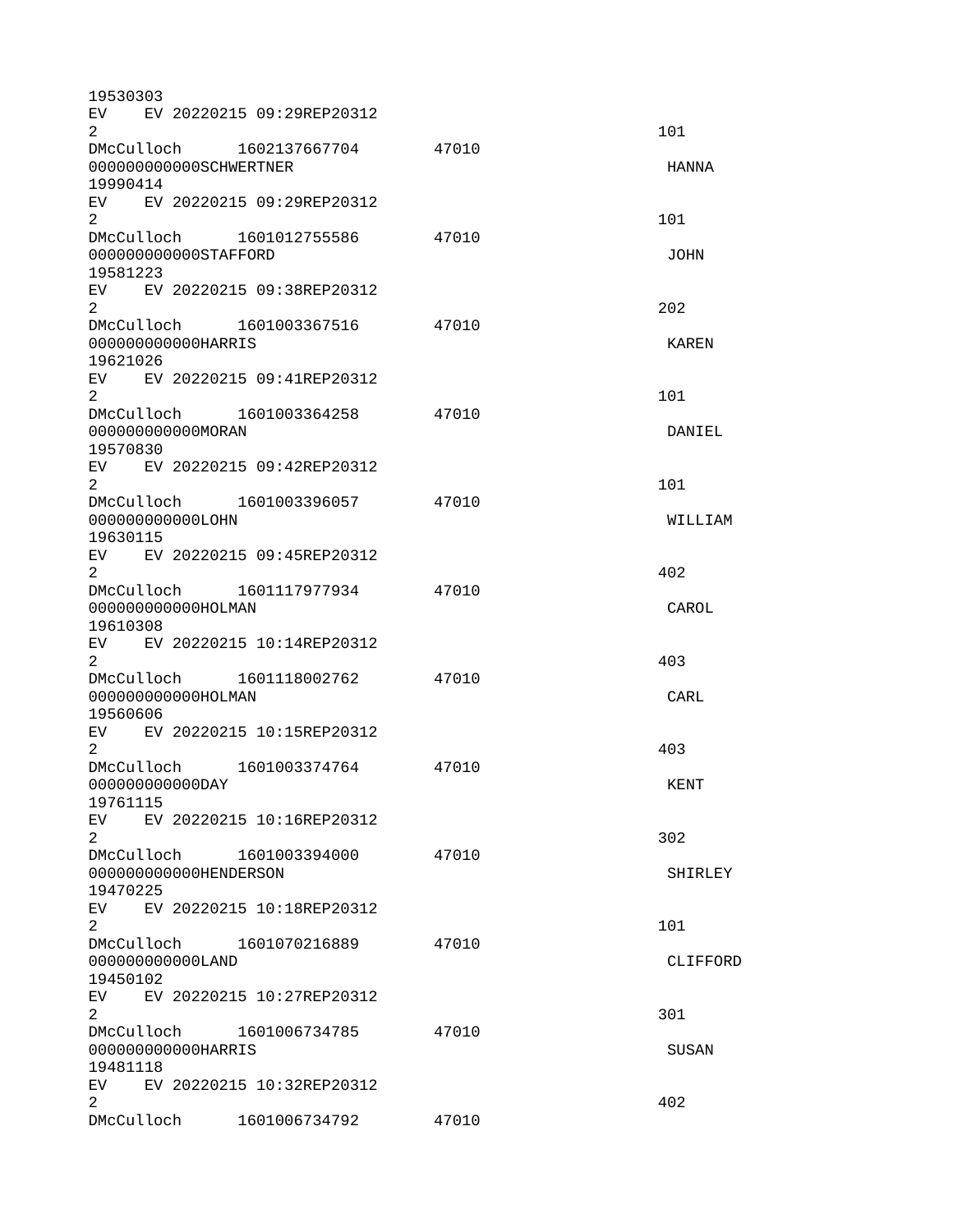| 000000000000HARRIS<br>19400920                                           | <b>JACK</b>    |
|--------------------------------------------------------------------------|----------------|
| EV EV 20220215 10:33REP20312<br>$\overline{2}$                           | 402            |
| 47010<br>0000000000000BRIANT<br>19591221                                 | <b>ROLAND</b>  |
| EV EV 20220215 10:39REP20312<br>$\overline{2}$                           | 101            |
| DMcCulloch 1601063694570<br>47010<br>00000000000M0SELEY<br>19520118      | CHRISTINE      |
| EV EV 20220215 10:43REP20312<br>$\overline{2}$                           | 301            |
| DMcCulloch 1601063694589<br>47010<br>000000000000M0SELEY<br>19490822     | MARK           |
| EV EV 20220215 10:44REP20312<br>$\overline{2}$                           | 301            |
| DMcCulloch 1601003366031<br>47010<br>00000000000RODDIE<br>19471022       | <b>BILLIE</b>  |
| EV EV 20220215 10:50REP20312<br>$\overline{2}$                           | 201            |
| DMcCulloch 1601003396163<br>47010<br>000000000000C00K<br>19570116        | <b>ROSIA</b>   |
| EV EV 20220215 11:12REP20312<br>$\overline{2}$                           | 401            |
| DMcCulloch 1601003392017<br>47010<br>00000000000SMITH<br>19420122        | PEGGY          |
| EV EV 20220215 11:13REP20312<br>$\overline{2}$                           | 101            |
| 47010<br>000000000000000P<br>19520826                                    | <b>JANETTE</b> |
| EV.<br>EV 20220215 11:18REP20312<br>$\overline{2}$                       | 101            |
| DMcCulloch 1601015434632<br>47010<br>000000000000WILLIAMS<br>19420312    | <b>BOBBIE</b>  |
| EV EV 20220215 11:20REP20312<br>$\overline{2}$                           | 101            |
| DMcCulloch<br>47010<br>1601013107442<br>000000000000WILLIAMS<br>19360327 | <b>BOBBY</b>   |
| EV<br>EV 20220215 11:20REP20312<br>$\overline{2}$                        | 101            |
| DMcCulloch 1601003364431<br>47010<br>000000000000RODDIE<br>19471116      | J0YCE          |
| EV EV 20220215 11:22REP20312<br>$\overline{2}$                           | 201            |
| DMcCulloch 1601015360678<br>47010<br>000000000000R0DRIGUEZ<br>19451025   | ABRAHAM        |
| EV EV 20220215 11:31REP20312<br>$\overline{2}$                           | 101            |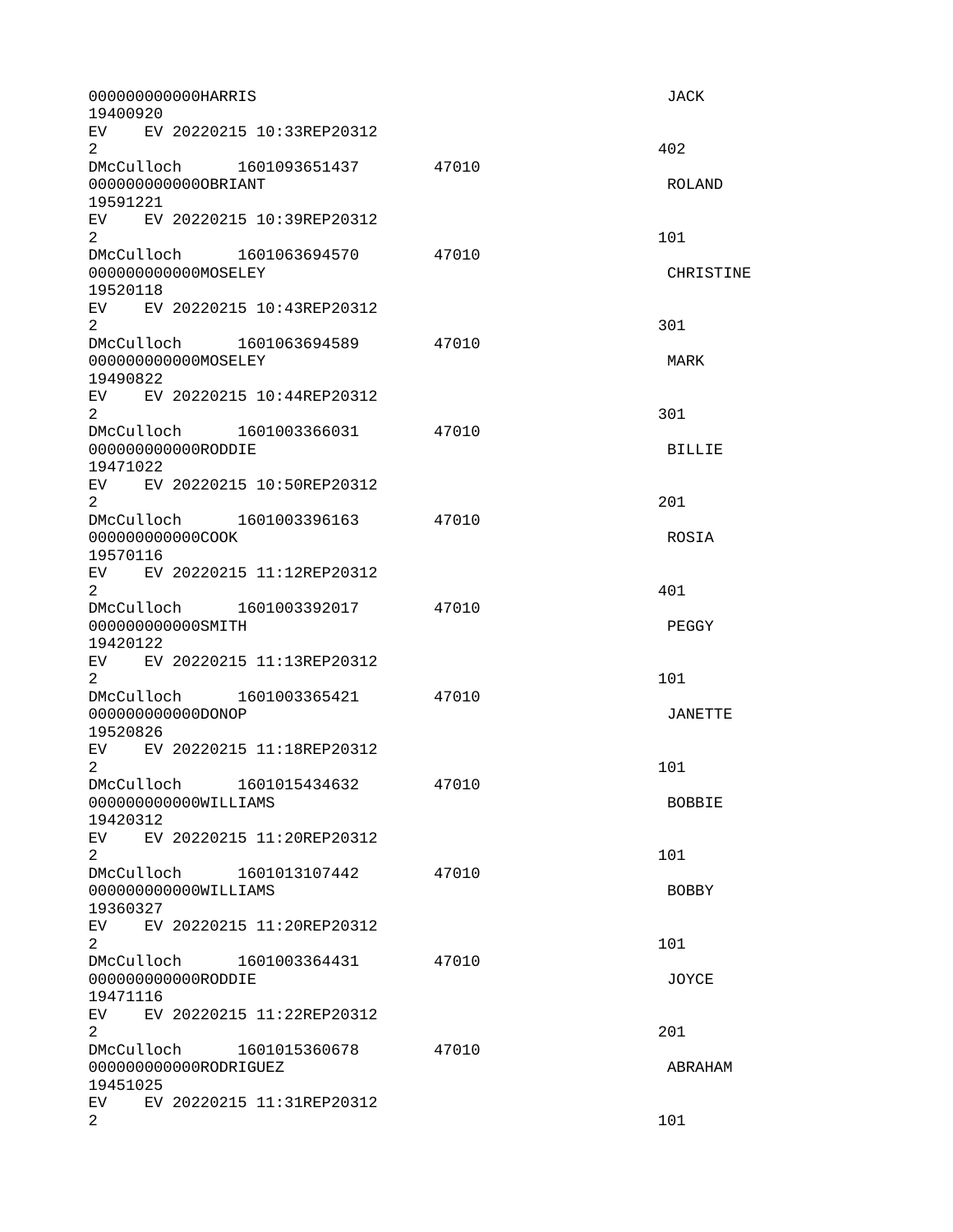| DMcCulloch<br>000000000000H0FFPAUIR<br>19880630               | 1602147517840                | 47010 | <b>TAYLOR</b>  |
|---------------------------------------------------------------|------------------------------|-------|----------------|
| $\overline{2}$                                                | EV EV 20220215 11:41REP20312 |       | 102            |
| DMcCulloch 1601148162488<br>000000000000MORRIS<br>19580405    |                              | 47010 | <b>CLIFTON</b> |
| $\overline{2}$                                                | EV EV 20220215 11:45REP20312 |       | 201            |
| 00000000000MARICLE<br>19450504                                | DMcCulloch 1601008549021     | 47010 | GARY           |
| $2^{\circ}$                                                   | EV EV 20220215 11:53REP20312 |       | 401            |
| 00000000000R0GERS<br>19821024                                 |                              | 47010 | DAVID          |
| EV.<br>$\overline{2}$                                         | EV 20220215 12:18REP20312    |       | 101            |
| DMcCulloch 1602162020289<br>000000000000ARMSTRONG<br>19530404 |                              | 47010 | LOIS           |
| $\overline{2}$                                                | EV EV 20220215 12:20REP20312 |       | 301            |
| 000000000000ARMSTRONG<br>19510406                             | DMcCulloch 1602162020262     | 47010 | DAVID          |
| $\overline{2}$                                                | EV EV 20220215 12:21REP20312 |       | 301            |
| 000000000000BR0WN<br>19420131                                 | DMcCulloch 1601003377798     | 47010 | DAVID          |
| $\overline{2}$                                                | EV EV 20220215 12:47REP20312 |       | 401            |
| DMcCulloch 1601003373948<br>000000000000VIRDELL<br>19600110   |                              | 47010 | <b>TERESA</b>  |
| EV<br>$2^{\circ}$                                             | EV 20220215 12:51REP20312    |       | 101            |
| DMcCulloch<br>000000000000VIRDELL<br>19560510                 | 1601003373930                | 47010 | <b>TERRELL</b> |
| 2                                                             | EV EV 20220215 12:52REP20312 |       | 101            |
| 00000000000HALL<br>19501202                                   |                              | 47010 | WILLIAM        |
| $\overline{2}$                                                | EV EV 20220215 13:00REP20312 |       | 402            |
| DMcCulloch<br>000000000000JENSEN<br>19480904                  | 1601019057019                | 47010 | MARY           |
| 2                                                             | EV EV 20220215 13:03REP20312 |       | 101            |
| 000000000000T0RRES<br>19580712                                | DMcCulloch 1601003365011     | 47010 | LINDA          |
|                                                               | EV EV 20220215 13:22REP20312 |       |                |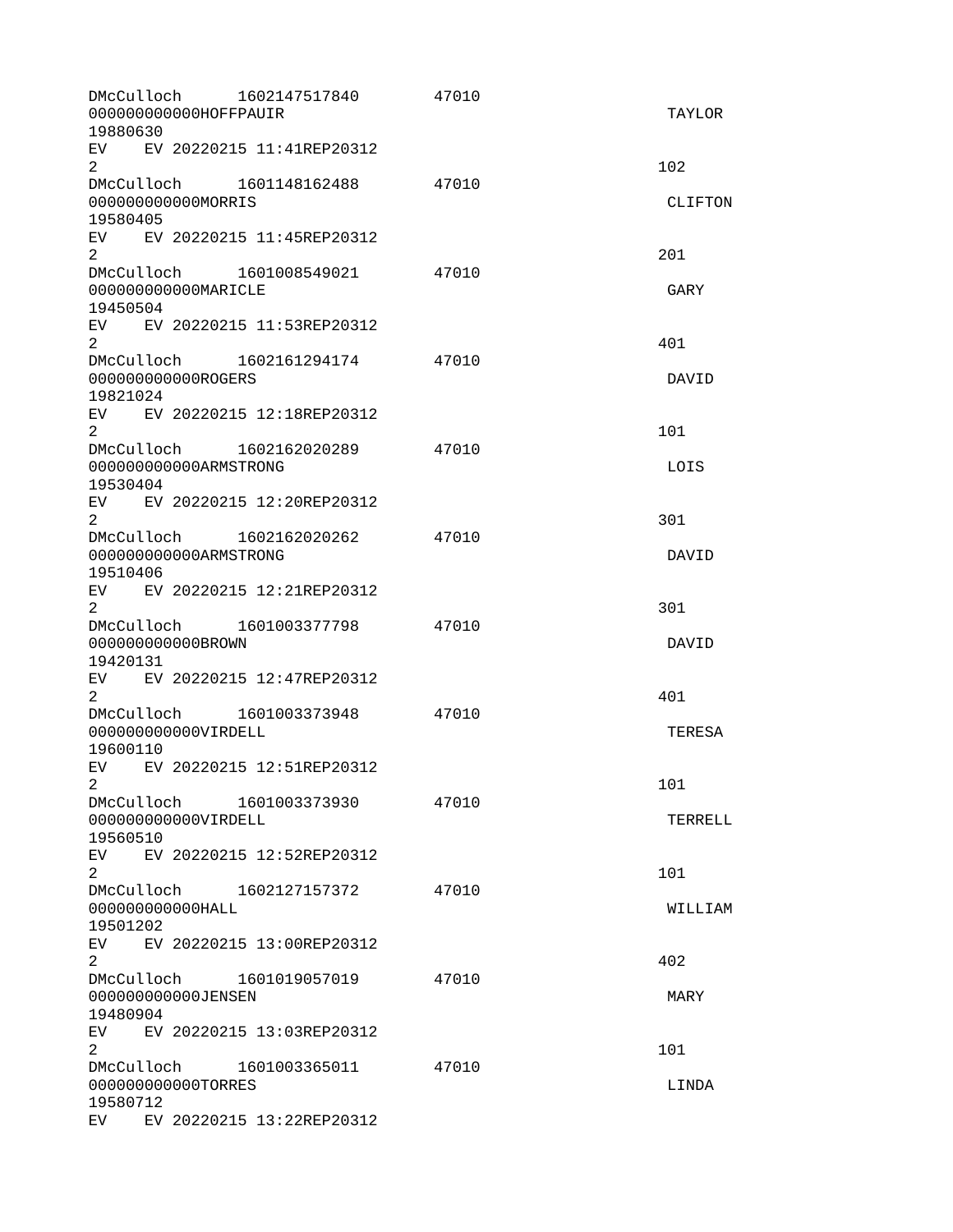| $\overline{2}$<br>DMcCulloch 1601003365024                                 |                                | 47010 | 101             |
|----------------------------------------------------------------------------|--------------------------------|-------|-----------------|
| 000000000000T0RRES<br>19480908                                             |                                |       | RAYMOND         |
| EV EV 20220215 13:23REP20312<br>$\overline{2}$<br>DMcCulloch 1601003377705 |                                | 47010 | 101             |
| 000000000000BISHOP<br>19410921                                             |                                |       | <b>THOMAS</b>   |
| EV EV 20220215 13:33REP20312<br>$2^{\circ}$                                |                                |       | 401             |
| 00000000000BR00KS<br>19680705                                              | DMcCulloch 1601020864551       | 47010 | <b>LESLIE</b>   |
| EV EV 20220215 13:39REP20312<br>2                                          |                                |       | 403             |
| 00000000000MCBEE                                                           | DMcCulloch 1601034875726 47010 |       | <b>SUZZETTE</b> |
| 19730807<br>EV EV 20220215 13:41REP20312<br>$\overline{2}$                 |                                |       | 202             |
| DMcCulloch 1601003393514<br>000000000000APPLET0N<br>19470408               |                                | 47010 | CONRAD          |
| EV EV 20220215 13:59REP20312<br>2                                          |                                |       | 201             |
| 000000000000SUTT0N<br>19431123                                             | DMcCulloch 1601129939629       | 47010 | <b>JEFFREY</b>  |
| EV EV 20220215 14:02REP20312<br>$\overline{2}$                             |                                |       | 101             |
| DMcCulloch 1601133875884<br>000000000000WILLIS<br>19620615                 |                                | 47010 | <b>PAUL</b>     |
| EV EV 20220215 14:05REP20312<br>2                                          |                                |       | 101             |
| DMcCulloch 1601154717433<br>000000000000LAURENSON<br>19530806              |                                | 47010 | <b>YVONNE</b>   |
| EV EV 20220215 14:06REP20312<br>2                                          |                                |       | 101             |
| DMcCulloch<br>000000000000LAURENSON<br>19410929                            | 1601154717390                  | 47010 | <b>JOHN</b>     |
| EV.<br>$\overline{2}$                                                      | EV 20220215 14:07REP20312      |       | 101             |
| 000000000000T0MLINSON<br>19461123                                          | DMcCulloch 1601036831681       | 47010 | GLORIA          |
| EV EV 20220215 14:09REP20312<br>$\overline{2}$                             |                                |       | 101             |
| DMcCulloch 1601036836899<br>000000000000T0MLINSON<br>19450923              |                                | 47010 | <b>DAVID</b>    |
| EV <sub>2</sub><br>$\overline{2}$                                          | EV 20220215 14:10REP20312      |       | 101             |
| DMcCulloch 1601003390614<br>0000000000000DDS<br>19520206                   |                                | 47010 | <b>MARY</b>     |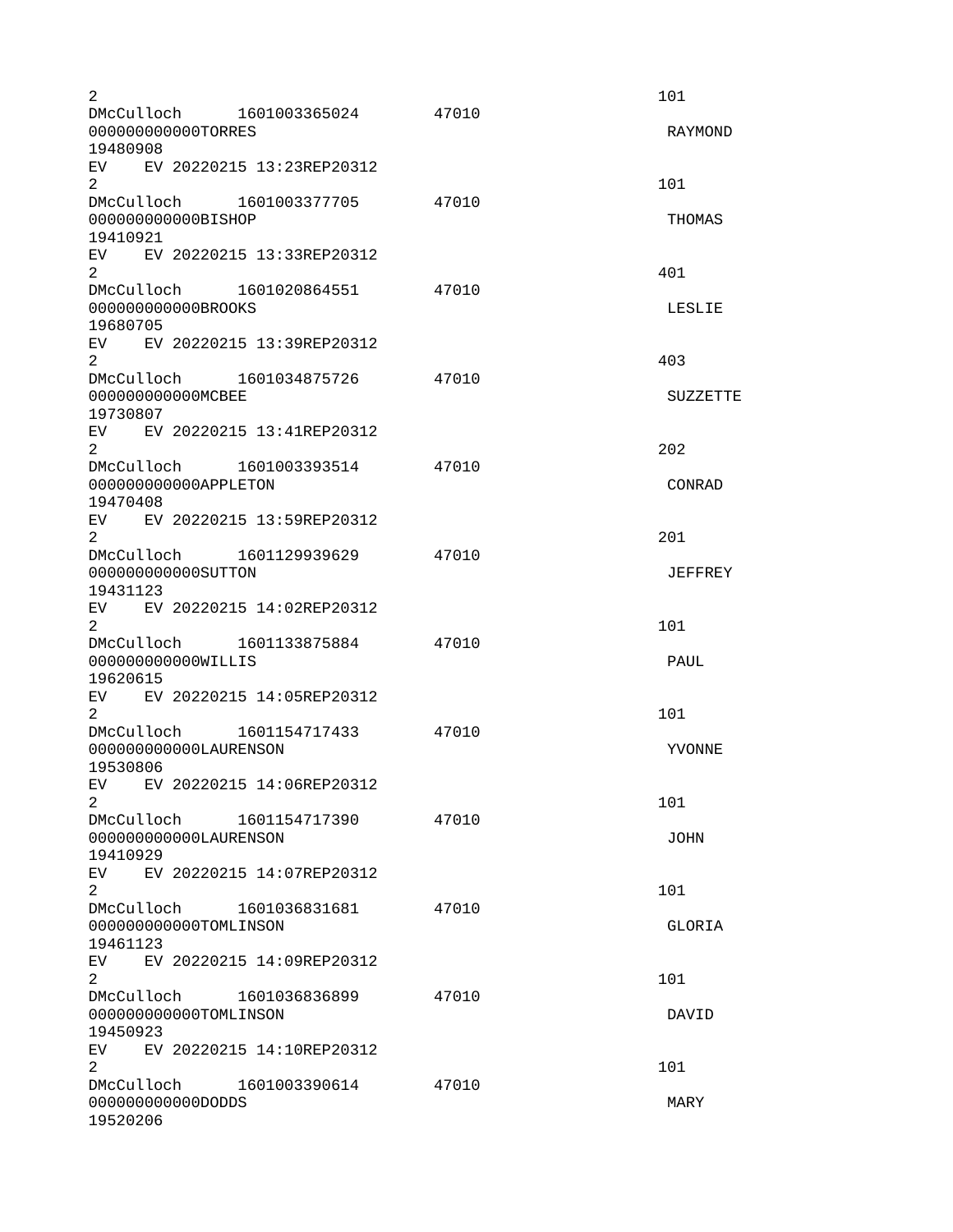EV EV 20220215 14:22REP20312  $2\overline{)}$ DMcCulloch 1601020098038 47010 000000000000DELEO CAROL 19630722 EV EV 20220215 14:30REP20312  $2\,$ DMcCulloch 1601008550512 47010 000000000000MARICLE GARY 19620920 EV EV 20220215 14:42REP20312  $2^{401}$ DMcCulloch 1601013852749 47010 00000000000000QUATTLEBAUM **MISTY** 19800326 EV EV 20220215 14:46REP20312  $2 \t 101$ DMcCulloch 1601013380292 47010 000000000000QUATTLEBAUM JEFFREY 19810606 EV EV 20220215 14:46REP20312  $2 \t 101$ DMcCulloch 1601003396464 47010 000000000000COOK SAMANTHA 19761228 EV EV 20220215 14:55REP20312  $2 \times 401$ DMcCulloch 1601034872153 47010 0000000000000MCBEE MATTHEW 19740313 EV EV 20220215 15:14REP20312  $2^2$ DMcCulloch 1601003376941 47010 000000000000MARKS LAWRENCE 19550323 EV EV 20220215 15:22REP20312  $2 \times 302$ DMcCulloch 1601146519472 47010 000000000000WELLS MELODY 19421127 EV EV 20220215 16:02REP20312  $2 \t 101$ DMcCulloch 1601146519159 47010 000000000000WELLS JOE 19390615 EV EV 20220215 16:03REP20312  $2 \t 101$ DMcCulloch 1601003392436 47010 000000000000YOUNG TINA 19630325 EV EV 20220215 16:04REP20312  $2\,$ DMcCulloch 1601010892588 47010 000000000000COOK ANTHONY 19810819 EV EV 20220215 16:27REP20312  $2 \times 401$ DMcCulloch 1601011872352 47010 000000000000WAGNER TINA